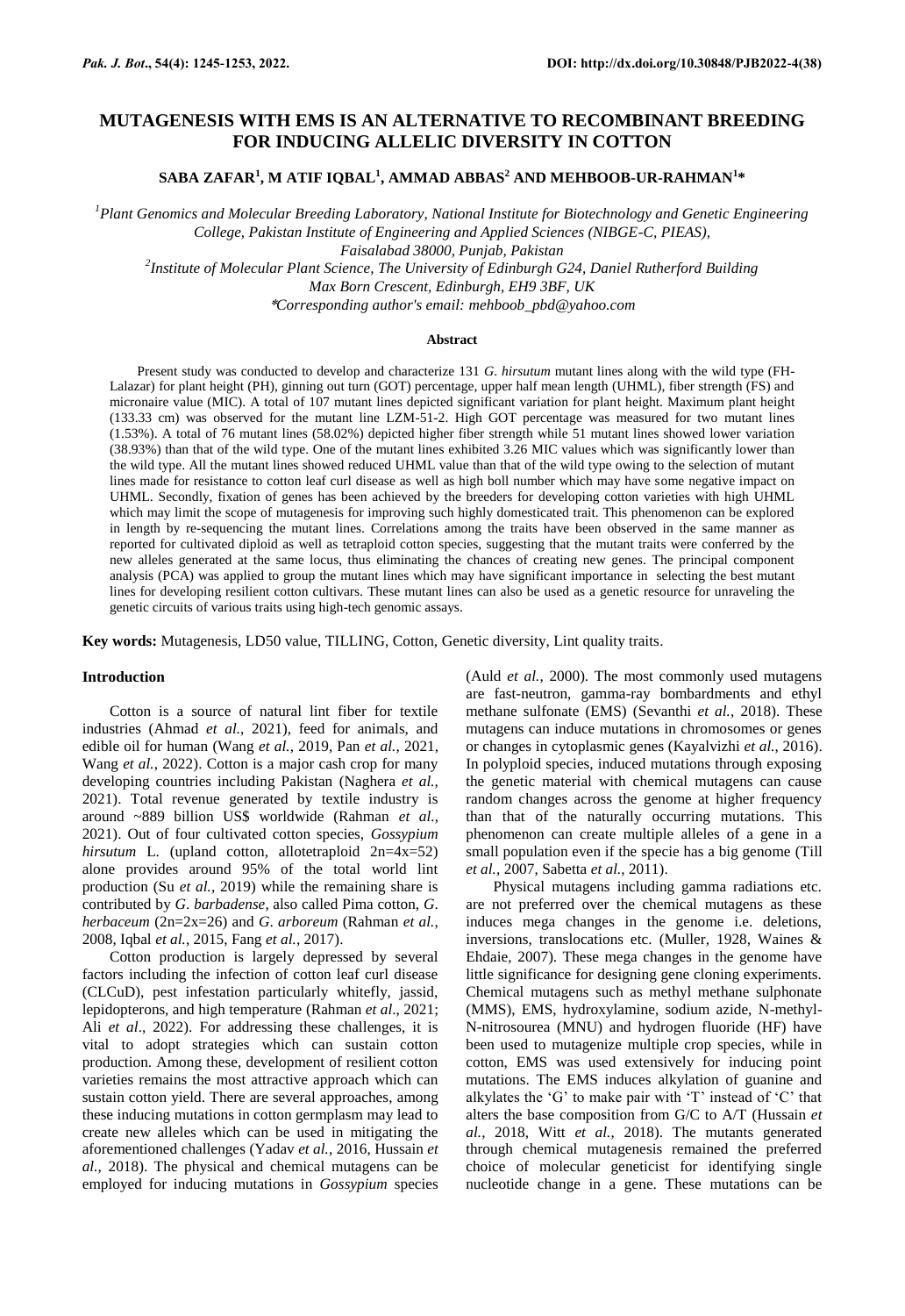detected using Targeting Induced Local Lesions IN Genome (TILLING). The TILLING experiments can be designed to identify unknown as well as known point mutations for identifying the allelic series in several genes simultaneously (Irshad *et al.*, 2020). It was first demonstrated in *Arabidopsis* (Lai *et al.*, 2012, Enders *et al.*, 2015, Sun *et al.*, 2017) and fruit fly (*Drosophila melanogaster*) (Winkler *et al.*, 2005, Cooper *et al.*, 2008). Later on, several crop species including wheat, maize, etc. were exposed to EMS for creating new alleles by converting GC to AT. These mutations can be identified by single strand conformation assays, sequencing the genes, TILLING, exome capture assay, whole genome sequencing, etc. (Grabowski *et al.*, 2017, Hussain *et al.*, 2018, Hussain *et al.*, 2021, Zulfiqar *et al.*, 2021).

The mutants generated can be evaluated through several means. Many classical statistical procedures like analysis of variance for determining significance among the mean values of phenotypic traits were applied. Unravelling the correlated traits provide opportunity in designing breeding strategies for improving the traits. The knowledge of existing association among the traits can be improved to interpret the data, resultantly the generated information will be helpful in planning comprehensive varietal improvement strategies. Several studies have been published in cotton which have explained the correlation among various agronomic and fiber traits (Iqbal & Rahman, 2017).

The estimation of the extent of genetic variability in mutant traits as compared to wild type of *G*. *hirsutum* is gold mines for future improvement in cotton production. New statistical methods coupled with parallel evolution in bioinformatics procedure helped in explaining the extent of genetic variability much more precisely in cotton germplasm. Multivariate assay has been extensively used to identify the most promising genotypes. In this analysis, data of multiple traits collected from several genotypes can be interpreted simultaneously. In multivariate assay, cluster and principal component analysis (PCA) are used to study the extent of genetic diversity among the breeding material including advanced lines, accessions and cultivars. The PCA explains the share of each trait understudy in shaping the total genetic variability. While, cluster analysis makes groups of the genotypes in order to maximize the homogeneity within a group and also exhibits the heterogeneity among the groups (Yehia & El-Hashash, 2021). It can further fractionate the clusters into sub clusters (Rizwan *et al.*, 2021). Thus, PCA and cluster analysis together show the genetic kinship among the genotypes. In cotton, the multivariate analysis was deployed extensively for the estimation of genetic variability among genotypes (Guan *et al.*, 2012).

Thus, for creating new allelic diversity, we exposed the seed of FH-Lalazar to EMS aiming to improve its several traits including plant height and fiber features. The newly developed mutants can be a potential reservoir of new alleles can help exploring several biochemical mechanisms conferring important traits. Ultimately, this information would assist in initiating breeding by design which may lead to produce resilient cotton variety.

## **Materials and Methods**

A cotton variety FH-Lalazar was exposed to a chemical mutagen ethyl methanesulphonate (EMS). It was bred at the Cotton Research Institute (CRI), AARI, and Faisalabad Pakistan. It has few undesirable features including plant height, vulnerability to jassid, and producing average grade fiber features.

Cotton seed of FH-Lalazar was exposed to various doses of EMS for determining the LD50 value. A series of experiments with different concentrations of EMS were conducted. Before exposing to EMS, seeds were immersed in concentrated (98%)  $H_2SO_4$  (10% v/w) for 1-2 min. Then seeds were thoroughly washed with water to remove residues of acid. Thereafter, 5% sodium hypochlorite and 70% ethanol were used to sterilize the seeds, and washed three times to remove the residues. In total, 25 batches of 100 sterilized seed each were exposed to varying concentrations of EMS (ranging from 0.1 to 0.5%). Each concentration was also tested at two different temperature regimes at two-time intervals, i.e. 33°C and 35°C for 1 and 2 hours, respectively. After exposing the seeds with mutagen, seeds were washed under the running tap water for three hours to remove the residual EMS. These seeds were sown under controlled conditions in small trays filled with sand. Germination percentage was calculated (# of seeds germinated/total # of seeds sown X100). The batch (of seed) treated with 0.4% EMS for 2 hours at 35°C exhibited germination 45-55% and was selected as an optimized LD50 value for conducting the mutagenesis experiment for FH-Lalazar. The aforementioned procedure was performed for mutating 8000 seeds with the optimized EMS concentration. After an overnight drying,  $M_0$  seed of the parent genotype (wild type) and the mutated seeds were sown manually in the experimental field of the National Institute for Biotechnology and Genetic Engineering (NIBGE), Faisalabad Pakistan in 2013. Recommended spacing between rows and plants were given, i.e. 75 cm and 30 cm row-to-row and plant-to-plant, respectively. We also applied the standard agronomic practices from sowing till maturity. In total, 3920  $M_1$  plants were germinated. The flowers were bagged to ensure self-pollination. At maturity, seed cotton from each plant was picked and kept separately. The cotton seed of each  $M_1$  plant was ginned with small sawn gin machine. In total, 2000 M<sup>2</sup> progeny rows of each of the  $M_1$  plant were sown in 2014. From each row, plants bearing high number of bolls were tagged. Seed cotton from each of the selected 450 plants was picked. Next year, 450  $M_3$  rows of each selected plant were sown in NIBGE cotton field followed by selecting one cotton plant (based on its boll bearing as well as high tolerance to cotton leaf curl disease) from each row. Here, we selected  $151 M_3$  plants from the selected rows. The seed cotton was ginned. The 151 M<sup>4</sup> progeny rows of each M<sup>3</sup> plant were sown in NIBGE field in 2016. A total of 20 segregating progeny rows were rejected. Seed cotton from each of the 131 M<sup>4</sup> progeny rows was harvested in bulk. During the next cotton growing season (2017), the same procedure was adopted for sowing  $M_5$  lines. A total of 131  $M_6$  lines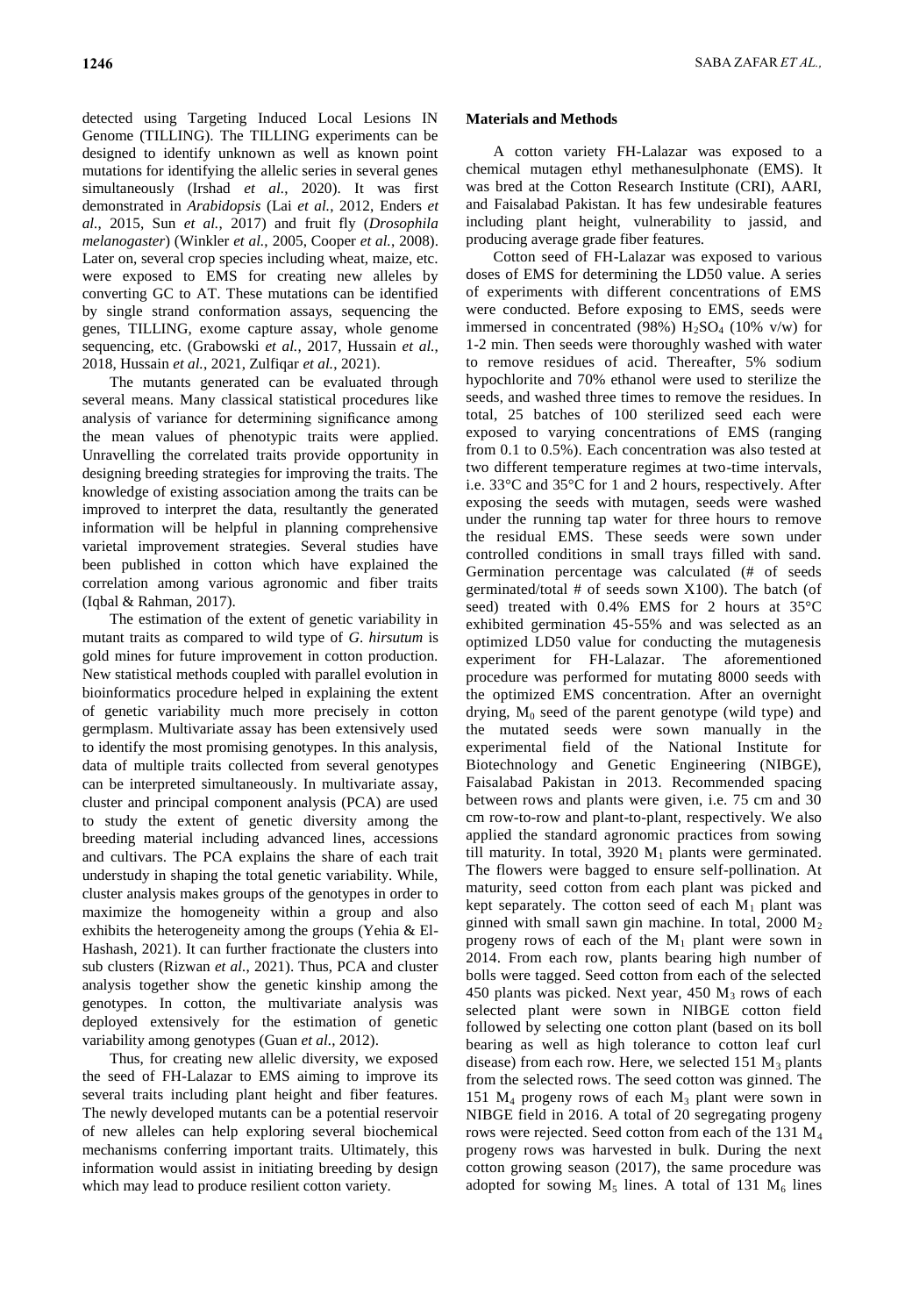along with the wild type were sown in alpha lattice design with three replications of 11 incomplete blocks consisting of 12 entries (genotypes) in each block in NIBGE field (Faisalabad, Pakistan) on  $3<sup>rd</sup>$  June 2018, NIAB on June 05, 2018 and CCRI Multan on May 28, 2018. Alpha program was used to randomize the trial. The area allocated for each mutant line was  $11.43 \text{ m}^2$  (3) rows 5 m long with spacing of 0.75 m). Like previous trials, all agronomic practices as well as integrated pest management (IPM) were undertaken for the whole trial from sowing till harvesting. Chemicals were sprayed to control chewing and sucking insect pests. It is worth to mention that stress was not given at any growth stage of the cotton crop. Data was collected from the central row from each entry in each replication.

Data pertaining to plant height (cm) and ginning out turn (GOT) percentage were recorded. Plant height of each mutant line was measured by measuring five plants from base to the top of a stem followed by taking average of these plants. The GOT percentage of all mutant lines was calculated by dividing the total weight of lint with the total weight of the seed cotton followed by multiplying with 100. Fiber traits including upper half mean length (UHML), fiber strength (FS) and micronaire value (MIC) were analyzed through High Volume Instrument (HVI-1000).

#### **Statistical analysis**

The range, average, standard deviation, standard error, variance and coefficient of variation were computed for all the traits (plant height, GOT percentage, UHML, FS and MIC value) using Minitab17 software. Analysis of variance was calculated by deploying the alpha lattice design. For this, software was used to determine the significance level. Statistical significance of the data was tested at 1% level of probability. Correlations among the studied traits, were determined using statistix 8.1 software (https://statistix.informer.com/8.1/). Moreover, principal component analysis (PCA) was undertaken using Minitab17. Relative score was used to calculate principal components. Cluster analysis was performed using Minitab17 and determined the hierarchical similarity among the mutant lines. First and second principal component axes scores were plotted for the enhancement and visualization of differences among the mutant lines.

## **Results**

In total, 107 mutant lines (out of 131 mutant lines) expressed significant variation (9.92% higher and 71.76% lower) for plant height than that of the wild type. High GOT percentage was depicted by two mutant lines (1.53%) while 125 mutant lines showed low GOT percentage (95.42%) than that of wild type. All the mutant lines showed reduced UHML value than that of the wild type. In total 76 mutant lines (58.02%) depicted higher fiber strength while 51 mutant lines showed lower variation (38.93%) than the wild type. A total of 79 mutant lines expressed higher substantial variation (60.31%) while 45 mutant lines showed lower variation (34.35%) for MIC value than that of wild type (Table 1).

**Table 1. Phenotypic variations for five traits in 131 mutant lines and wild type.**

| Sr.<br>No. | <b>Traits</b> | Value of wild<br>type | Number and %age of<br>significant mutants |
|------------|---------------|-----------------------|-------------------------------------------|
|            | PН            | 107.67 cm             | 13 (9.92%)                                |
| 1.         |               |                       | 94 (71.76%)                               |
| 2.         | <b>GOT</b>    | 40.89%                | $2(1.53\%)$                               |
|            |               |                       | 125 (95.42%)                              |
| 3.         | UHML          | 28.26 mm              | $0(0\%)$                                  |
|            |               |                       | 131 (100%)                                |
| 4.         | FS            | $28.33$ (g/tex)       | 76 (58.02%)                               |
|            |               |                       | 51 (38.93%)                               |
|            | MIC value     |                       | 79 (60.31%)                               |
| 5.         |               | $4.13$ (ug/inch)      | 45 (34.35%)                               |
|            |               |                       |                                           |

PH= Plant height; GOT= Ginning out turn; UHML= Upper half mean length; FS= Fiber strength; MIC= Micronaire;  $\begin{array}{c|c} \end{array}$  Higher; Lower

The statistical values (range, average, standard deviation, standard error, variance and coefficient of variation) showed substantial genetic variations among all the studied traits (Table 2). Plant height was ranged from 72.0 to133.33 cm with a mean value of 96.76 cm. Out of 131 mutant lines, 18 surpassed the plant height of wild type (107.67 cm). Mutant line LZM-51-2 expressed 133.33 cm followed by LZM-14-2 and LZM-2-3-5. The GOT percentage ranged from 33.81 to 41.62% with a mean value of 38.91%. Two mutant lines exhibited high GOT percentage (41.62% for LZM-27-2 and 41.37% for LZM-50-1) than that of wild type (40.89%). Upper half mean length ranged from 24.75 to 27.87 mm while wild type expressed 28.26 mm. Fiber strength exhibited a high level of divergence i.e. 23.42 to 32.31 g/tex and wild type depicted 28.33 g/tex. A total of 79 mutant lines exhibited higher fiber strength than that of wild type. Out of these, three mutant lines revealed maximum fiber strength values (32.08 g/tex for LZM-10-1, 32.10 g/tex for LZM-39-1 and 32.31 g/tex for LZM-34-1). Micronaire value was in the range of 3.26 to 6.31 µg/inch. It was concluded that 82 mutant lines showed highest MIC value than that of wild type (4.13 µg/inch). Out of these, two mutant lines expressed the highest MIC values (6.03 µg/inch for LZM-30-2 and 6.31 µg/inch for LZM-33-1) while the lowest MIC value was observed for LZM-2-1-1 (3.26 µg/inch). Analysis of variance (ANOVA) was computed for all the studied traits (Table 3). It was found that highly significant differences were observed for all the phenotypic traits (plant height, GOT percentage, UHML, fiber strength and MIC value) among the mutant lines.

Correlation coefficients were estimated for all the phenotypic traits. Significant associations were found for few traits (Table 4). Plant height exhibited non-significant negative association with GOT percentage while nonsignificant positive association of plant height was found with UHML, fiber strength and MIC value. Ginning out turn percentage showed non-significant negative association with UHML and fiber strength. The GOT showed non-significant positive correlation with MIC value. The UHML exhibited highly significant positive association with fiber strength while non-significant negative correlation with micronaire value. Fiber strength depicted highly significant negative association with MIC value.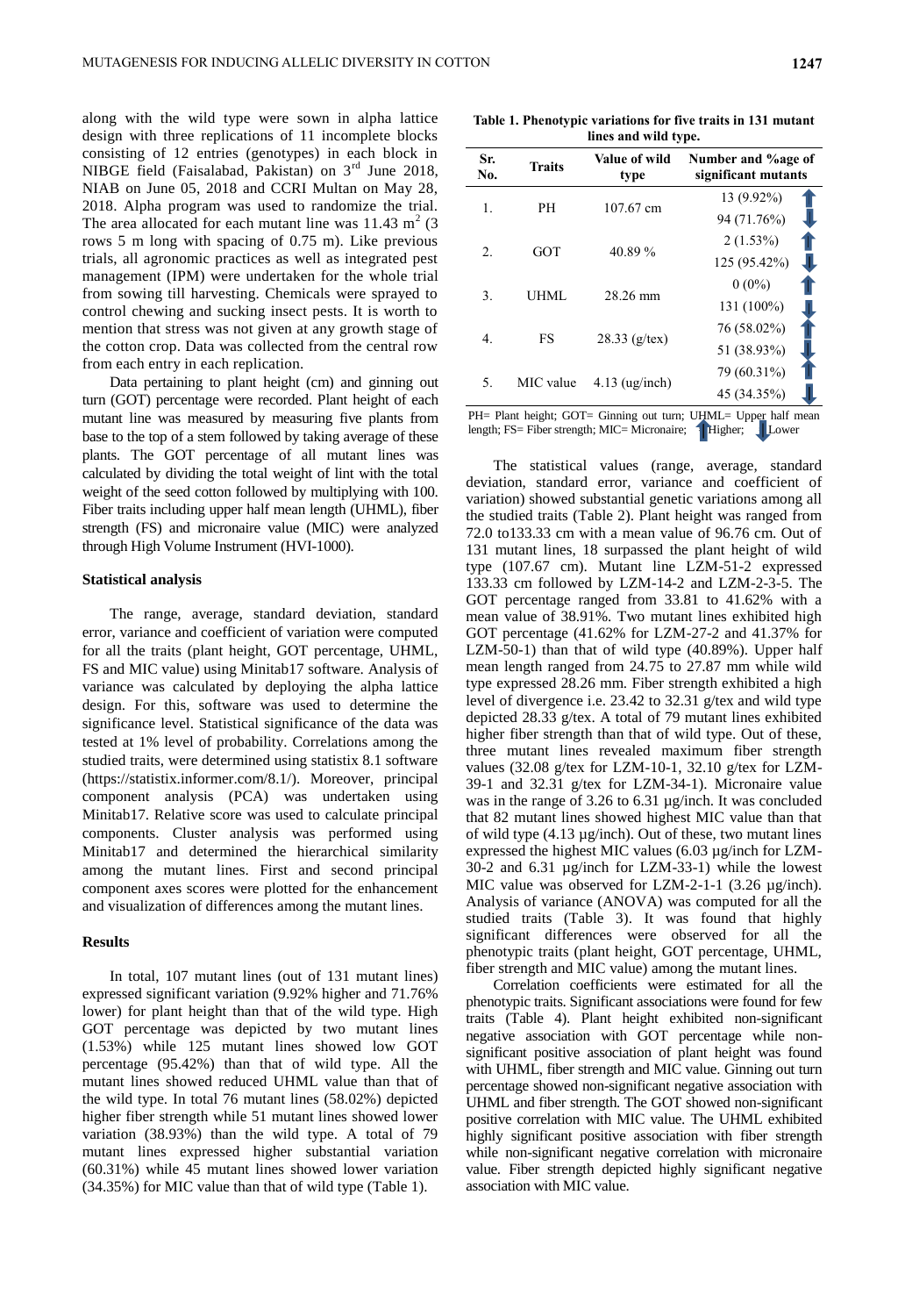|            |                             |             |             | $\sim$ $\sim$                |                          |                 |                                    |
|------------|-----------------------------|-------------|-------------|------------------------------|--------------------------|-----------------|------------------------------------|
| Sr.<br>No. | <b>Traits</b>               | Range       | <b>Mean</b> | <b>Standard</b><br>deviation | <b>Standard</b><br>error | <b>Variance</b> | <b>Coefficient</b><br>of variation |
|            | $PH$ (cm)                   | 72-133.33   | 96.76       | 12.27                        | 1.76                     | 150.65          | 12.69 %                            |
| 2.         | GOT(%)                      | 33.81-41.62 | 38.91       | 1.23                         | 0.047                    | 1.52            | 3.17 %                             |
| 3.         | $UHML$ (mm)                 | 24.75-27.87 | 26.41       | 0.72                         | 0.03                     | 0.51            | 2.71 %                             |
| 4.         | FS(g/text)                  | 23.42-32.31 | 28.61       | 1.84                         | 0.29                     | 3.38            | 6.43%                              |
| 5.         | $MIC$ value ( $\mu$ g/inch) | 3.26-6.31   | 4.29        | 0.49                         | 0.01                     | 0.24            | 11.51%                             |
|            |                             |             |             |                              |                          |                 |                                    |

**Table 2. Descriptive statistics of five phenotypic traits of 131 mutant lines.**

PH= Plant height; GOT= Ginning out turn; UHML= Upper half mean length; FS= Fiber strength; MIC= Micronaire

| Table 3. Mean square values for various traits of cotton mutant lines. |     |              |            |          |            |                  |  |  |  |  |
|------------------------------------------------------------------------|-----|--------------|------------|----------|------------|------------------|--|--|--|--|
| S.O.V                                                                  | df  | PН           | GOT        | UHML     | FS         | <b>MIC</b> value |  |  |  |  |
| Replications                                                           |     | 3613.3410    | 0.0018     | 0.2525   | 0.3621     | 0.0054           |  |  |  |  |
| <b>Blocks</b>                                                          | 30  | 10.3719      | 0.0038     | 0.0015   | 0.2489     | 0.0005           |  |  |  |  |
| Genotypes                                                              | 131 | 451.9789     | 4.5586     | 1.5365   | 10.1458    | 0.7292           |  |  |  |  |
| Genotypes (Adjusted)                                                   | 131 | $409.2411**$ | $4.2454**$ | 1.4678** | $9.2212**$ | $0.6846**$       |  |  |  |  |
| Error                                                                  | 232 | 9.0781       | 0.0067     | 0.0023   | 0.2508     | 0.0004           |  |  |  |  |

**Table 3. Mean square values for various traits of cotton mutant lines.**

S.O.V= Source of variance; df= Degree of freedom; PH= Plant height; GOT= Ginning out turn; UHML= Upper half mean length; FS= Fiber strength; MIC= Micronaire; \*\*= Highly significant at 1% level; \*= Significant at 1% level; N.S= Non-significant at 1% level

**Table 4. Correlation coefficients among five traits of 131 mutant lines and wild type.**

|                |               |                         |                                                                      | . .         |
|----------------|---------------|-------------------------|----------------------------------------------------------------------|-------------|
| <b>Traits</b>  | PH            | GOT                     | UHML                                                                 | FS          |
| PН             |               |                         |                                                                      |             |
| GOT            | $-0.0128$ N.S |                         |                                                                      |             |
| <b>UHML</b>    | 0.1492 N.S    | $-0.0767$ N.S           |                                                                      |             |
| FS             | $0.0042$ N.S  | $-0.1382$ N.S           | $0.4477**$                                                           |             |
| MIC-           | 0.0080 N.S    | $0.0605$ N.S            | $-0.0350$ N.S                                                        | $-0.4258**$ |
| $-1$<br>$\sim$ | $\rightarrow$ | $\sim$ $\sim$<br>$\sim$ | $\sim$ $\sim$ $\sim$ $\sim$ $\sim$ $\sim$ $\sim$<br>$\sim$<br>$\sim$ |             |

PH= Plant height; GOT= Ginning out turn; UHML= Upper half mean length; FS= Fiber strength; MIC= Micronaire; \*\*= Highly significant at 0.05 % level; \*= Significant at 0.05 % level; N.S= Non-significant at 0.05 % level

**Table 5. Principal component analysis (PCA) of different traits of 131 mutant lines.**

| <b>Variables</b>                  | PC1             | PC <sub>2</sub> |
|-----------------------------------|-----------------|-----------------|
| Eigenvalues                       | 1.69            | 1.09            |
| Percent of variance               | 34              | 22              |
| Cumulative percent of variance    | 34              | 56              |
| Factor loadings by various traits |                 |                 |
| <b>Variables</b>                  | PC <sub>1</sub> | PC <sub>2</sub> |
| <b>PH</b>                         | 0.115           | 0.752           |
| <b>GOT</b>                        | $-0.236$        | 0.031           |
| <b>UHML</b>                       | 0.514           | 0.434           |
| FS                                | 0.672           | $-0.119$        |
| MIC value                         | $-0.464$        | 0.480           |

PC1= Principal component 1; PC2= Principal component 2; PH= Plant height; GOT= Ginning out turn; UHML= Upper half mean length; FS= Fiber strength; MIC= Micronaire

The PCA is a multivariate statistical technique that is used to study the pattern of variation as well as to establish relationship among the phenotypic traits under study. It can be performed on all variables simultaneously. The eigenvalues, variability and cumulative percentages are presented in (Table 5). Out of the five PCs, two exhibited eigenvalues >1 and accounted for 56% of the total genetic variation among the mutant lines. Out of these, PC1, contributed 34% towards the total variability with an eigenvalue of 1.69. The mutant lines in PC1 exhibited positive effects for fiber strength  $(0.672)$  and UHML  $(0.514)$  while negative effects were shown for MIC value (-0.464) and GOT percentage (- 0.236). Contribution of PC2 towards the variability was

22% with the eigenvalue of 1.09. The mutant lines in PC2 exhibited positive values for plant height (0.752), UHML (0.434) and MIC value (0.480) while negative value was shown for fiber strength (-0.119).

Distance of each variable with respect to PC1 and PC2 exhibited the contribution of the variables towards the genetic diversity of each mutant line. Fiber strength, UHML, PH and MIC value were well represented. Ginning out turn percentage exhibited least variability in the scatter diagram (Fig. 1). Variability among the phenotypic traits explored in this study showed the extent of diversity among the mutant lines which can be utilized in future cotton breeding program.



Fig.1 Principal component"s Biplot of 131 mutant lines along with wild type showing contribution of various traits towards variability.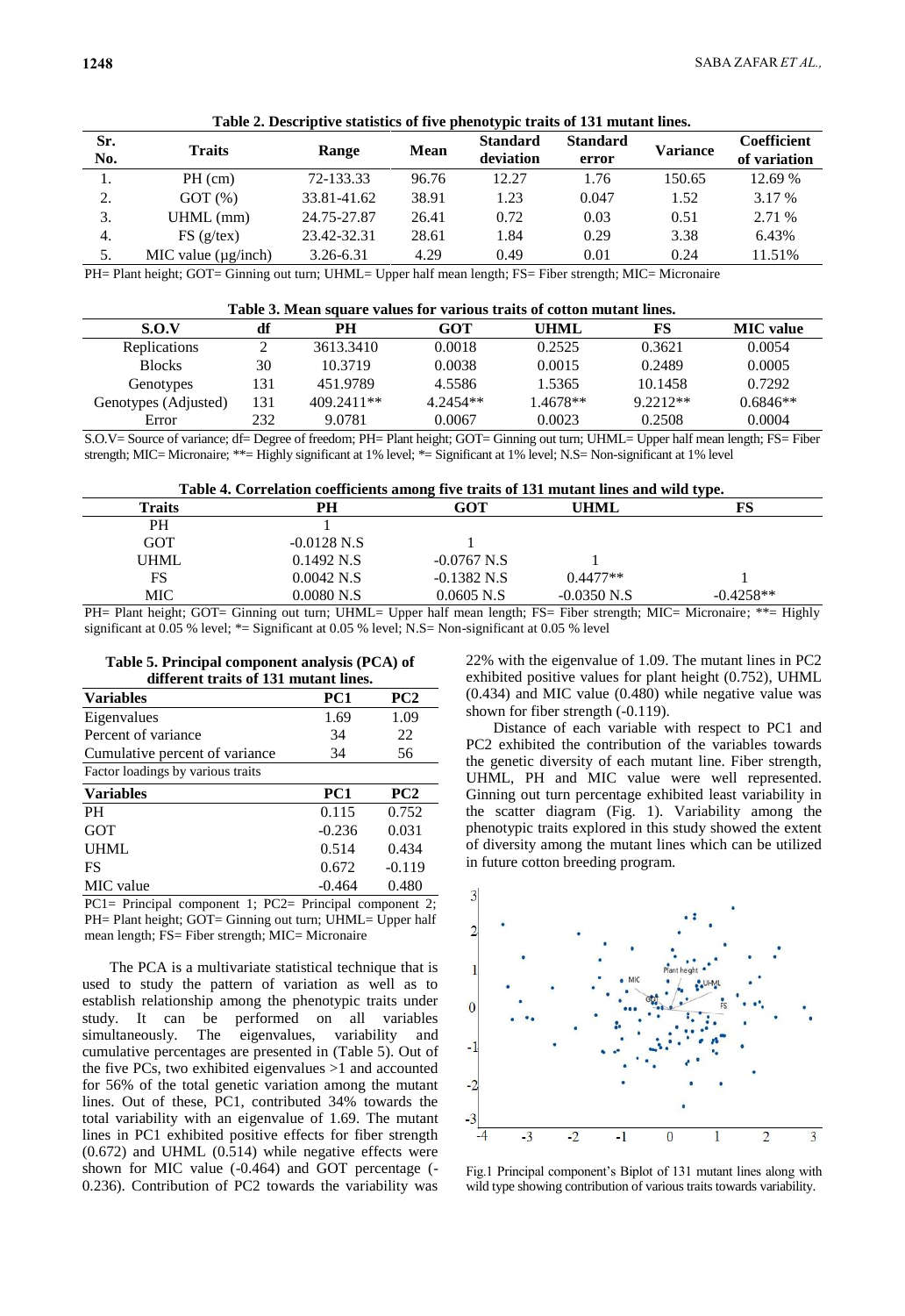Owing to the difficulty in clustering genotypes with PCA and factors corresponding to PCs, cluster analysis was performed using Euclidean distance matrix to group these mutant lines. The newly developed mutant lines were grouped into eight clusters using the data of five traits (Table 6). These clusters contained six to 29 mutant lines, depending upon the extent of genetic similarity among the traits. The cluster-I contained 28 mutant lines while cluster-II comprised of 13 mutant lines. Cluster-III consisted of 11 mutant lines while cluster-IV comprised of 29 mutant lines. Similarly, the cluster-V contained 24 mutant lines. In cluster-VI, 14 mutant lines were grouped. Clusters-VII comprised of six mutant lines, while cluster-VIII contained seven mutant lines. Mean performance of five phenotypic traits for each cluster exhibited a vast range of variation.

Cluster mean for each phenotypic trait has been shown in (Table 7). Maximum contribution in cluster-I originated from UHML. Similarly, cluster-II comprised of mutant lines having highest values for GOT percentage and MIC. The GOT percentage and fiber strength contributed large share towards the variability in cluster-III. The mutant lines in cluster-IV showed maximum values for GOT percentage as compared to the other traits. Plant height and MIC values contributed maximum towards cluster-V. In cluster-VI, all the phenotypic traits showed maximum contribution except micronaire value. In cluster-VII, maximum contributions were derived from plant height, UHML and MIC value. Cluster-VIII was considered best among all the studied clusters because all the phenotypic traits contributed large share towards the genetic variability.

| <b>Clusters</b> |    | <b>Numbers</b> Name of mutant lines                                                                                                                                                                                                                                                                         |
|-----------------|----|-------------------------------------------------------------------------------------------------------------------------------------------------------------------------------------------------------------------------------------------------------------------------------------------------------------|
| Cluster I       | 28 | LZM-1-1, LZM-2-1, LZM-6-2, LZM-12-1, LZM-15-1, LZM-15-2, LZM-17-1, LZM-21-2, LZM-24-1,<br>LZM-24-2, LZM-27-1, LZM-29-2, LZM-30-1, LZM-31-1, LZM-31-2, LZM-32-1, LZM-32-2, LZM-33-2,<br>LZM-35-2, LZM-37-2, LZM-41-1, LZM-42-2, LZM-46-2, LZM-47-2, LZM-48-2, LZM-1-2-2, LZM-2-4-<br>$3. LZM-2-6-3$          |
| Cluster II      | 13 | LZM-1-2, LZM-7-1, LZM-16-2, LZM-22-1, LZM-22-2, LZM-27-2, LZM-30-2, LZM-36-2, LZM-37-1,<br>LZM-40-1, LZM-44-2, LZM-1-1 (g), LZM-2-6-1                                                                                                                                                                       |
| Cluster III     | 11 | LZM-2-2, LZM-3-2, LZM-7-2, LZM-17-2, LZM-19-1, LZM-21-1, LZM-40-2, LZM-41-2, LZM-45-2,<br>LZM-49-2, LZM-1-1-3                                                                                                                                                                                               |
| Cluster IV      | 29 | LZM-3-1, LZM-4-2, LZM-5-1, LZM-9-2, LZM-11-2, LZM-12-2, LZM-16-1, LZM-18-1, LZM-18-2,<br>LZM-19-2, LZM-20-2, LZM-23-2, LZM-25-1, LZM-29-1, LZM-33-1, LZM-34-1, LZM-36-1, LZM-43-2,<br>LZM-44-1, LZM-45-1, LZM-46-1, LZM-47-1, LZM-50-1, LZM-50-2, LZM-1-2-3, LZM-2-1-1, LZM-2-5-<br>1, LZM-2-5-2, LZM-2-5-3 |
| Cluster V       | 24 | LZM-4-1, LZM-5-2, LZM-6-1, LZM-8-2, LZM-9-1, LZM-10-1, LZM-10-2, LZM-13-2, LZM-20-1, LZM-<br>23-1, LZM-25-2, LZM-26-1, LZM-26-2, LZM-28-1, LZM-42-1, LZM-48-1, LZM-49-1, LZM-1-1-2,<br>LZM-1-2-1, LZM-1-3-2, LZM-2-2-2, LZM-2-2-3, LZM-2-3-4, FH-Lalazar                                                    |
| Cluster VI      | 14 | LZM-8-1, LZM-11-1, LZM-28-2, LZM-34-2, LZM-35-1, LZM-39-1, LZM-39-2, LZM-43-1, LZM-1-3-3,<br>LZM-2-1-2, LZM-2-2-1, LZM-2-4-1, LZM-2-4-2, LZM-2-6-2                                                                                                                                                          |
| Cluster VII     | 6  | LZM-13-1, LZM-52-1, LZM-1-3-1, LZM-2-1-3, LZM-2-3-1, LZM-2-3-2                                                                                                                                                                                                                                              |
| Cluster VIII    |    | LZM-14-1, LZM-14-2, LZM-51-1, LZM-51-2, LZM-52-2, LZM-2-3-3, LZM-2-3-5                                                                                                                                                                                                                                      |

**Table 6. Cluster analysis of 131 cotton mutant lines.**

|  |  |  |  |  | Table 7. Cluster means and general mean for various traits of 131 mutant lines. |  |
|--|--|--|--|--|---------------------------------------------------------------------------------|--|
|  |  |  |  |  |                                                                                 |  |

| <b>Traits</b>                                                                                                                                                                                                                                                                                    | Cluster I |       |       |       |        |        |        |        | Cluster II Cluster III Cluster IV Cluster V Cluster VI Cluster VII Cluster VIII Over all mean |
|--------------------------------------------------------------------------------------------------------------------------------------------------------------------------------------------------------------------------------------------------------------------------------------------------|-----------|-------|-------|-------|--------|--------|--------|--------|-----------------------------------------------------------------------------------------------|
| <b>PH</b>                                                                                                                                                                                                                                                                                        | 89.88     | 81.85 | 77.79 | 95.75 | 106.32 | 101.50 | 117.72 | 125.67 | 96.75                                                                                         |
| GOT                                                                                                                                                                                                                                                                                              | 38.68     | 39.12 | 39.12 | 39.06 | 38.83  | 38.99  | 38.52  | 39.05  | 38.91                                                                                         |
| <b>UHML</b>                                                                                                                                                                                                                                                                                      | 26.46     | 26.04 | 26.34 | 26.41 | 26.31  | 26.67  | 26.56  | 26.75  | 26.41                                                                                         |
| FS                                                                                                                                                                                                                                                                                               | 28.00     | 27.08 | 29.75 | 28.55 | 28.29  | 29.09  | 27.96  | 28.96  | 28.61                                                                                         |
| MIC value                                                                                                                                                                                                                                                                                        | 4.27      | 4.48  | 4.17  | 4.22  | 4.38   | 4.16   | 4.33   | 4.37   | 4.29                                                                                          |
| $\mathbf{H}$ and $\mathbf{H}$ and $\mathbf{H}$ and $\mathbf{H}$ and $\mathbf{H}$ and $\mathbf{H}$ and $\mathbf{H}$ and $\mathbf{H}$ and $\mathbf{H}$ and $\mathbf{H}$ and $\mathbf{H}$ and $\mathbf{H}$ and $\mathbf{H}$ and $\mathbf{H}$ and $\mathbf{H}$ and $\mathbf{H}$ and $\mathbf{H}$ and |           |       |       |       |        |        |        |        |                                                                                               |

PH= Plant height; GOT= Ginning out turn; UHML= Upper half mean length; FS= Fiber strength; MIC= Micronaire

#### **Discussion**

Development of new diverse crop varieties has been remained a major breeding objective (Waines & Ehdaie, 2007, Tester & Langridge, 2010). Like many other crop species, the cultivated cotton varieties has a very narrow genetic base (Rahman *et al.*, 2002, Iqbal & Rahman, 2017) resultantly it offers limited scope to improve its genetic potential for combating biotic and abiotic stresses, high yield and lint quality features (Hu *et al.*, 2019). Cultivation of genetically diverse cotton was suggested as a tool for sustaining cotton production (Rahman *et al.*, 2002). Efforts were made for widening the genetic window using recombinant breeding, introgression breeding, inducing mutations, changing the ploidy level, editing genomes, etc. (Hussain *et al.*, 2018, Ahmad *et al.*, 2019, Rahmat *et al.*, 2019).

In the present study, mutagenesis experiment was conducted for enhancing the extent of genetic diversity in *G. hirsutum* var FH-Lalazar, and were gauged on various phenotypic traits. There are several artificial means to induce mutations in cotton genome. Chemically induced mutations bring changes throughout the genome more frequently than the naturally occurring mutations (Hussain *et al.*, 2018, Hussain *et al.*, 2021).

A total of 131  $M_6$  lines were selected for studying the phenotypic variations in different traits including plant height, GOT percentage, UHML, fiber strength and MIC value. In multiple reports, limited number of mutant lines were selected based on some important traits, for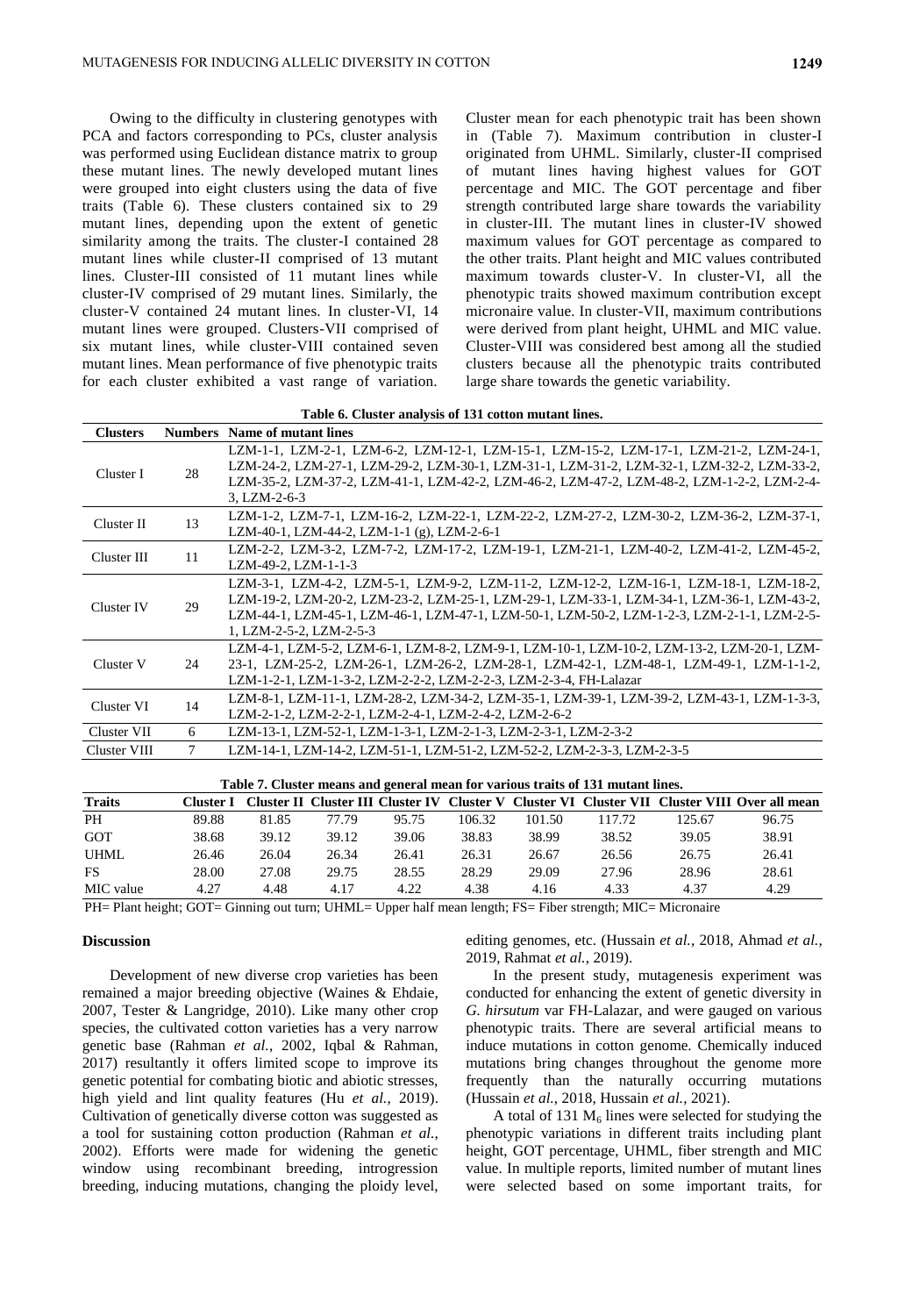example, fiber quality traits, plant height, etc. (Muthusamy & Narayanasamy, 2011; Aslam *et al.*, 2013). In our study, we selected the mutant lines based on their high resistance to cotton leaf curl disease and number of bolls as both significantly impact the final yield per unit area. In these reports, significant phenotypic variations were reported. Similarly, we observed variations for all the phenotypic traits but did not notice for UHML. Possibly that the variety used in the present study has already improved fiber traits especially UHML. Other possible reason is that we selected disease resistant mutant plants bearing high number of bolls followed by developing their mutant progenies. Selection for these desirable traits would have limited the scope for improvement in UHML. Lastly, historically, breeders in Pakistan kept on improving UHML which may have fixed the genes responsible for UHML.

In other mutagenesis experiments, wide range of variations in different phenotypic traits were reported in cotton (Patel *et al.*, 2016, Bechere *et al.*, 2017, Witt *et al.*, 2018). However, these induced variations were not reached to the extent as reported the naturally occurring variations in cotton germplasm (Chandra & Sreenivasan, 2011; Iqbal & Rahman, 2017; Rathinavel, 2018).

We established that mutants exhibiting phenotypic variations are due to changes in genetics of mutants by conducting replicated trials. It was observed that variations in traits exhibited by few mutants over the wild type are consistently smaller or larger which are not occurred by chance or due to environmental artifacts. Thus, the observed phenotypic variations have genetic basis. Further work is required either these variations are due to the creation of new alleles. This can be undertaken by developing a mapping population by crossing each of the mutant lines expressing extreme phenotypes with the wild type (FH-Lalazar). Initially, the parent genotypes can be surveyed for SNPs through deploying GBS or resequencing the whole cotton genome. Lines selected for one fiber trait sometimes conferred other attributes.

Information regarding association among traits helps in making indirect selection for some other traits simultaneously, which can facilitate the cotton breeding programs (Ali *et al.*, 2009). If the correlation among the traits is significantly positive, then the other traits will be improved simultaneously. Also, the extent of correlation among the traits is considered as one the parameters for measuring the genetic stability in several environments.

The plant height showed non-significant negative association with GOT percentage, however, found positively correlated with UHML, fiber strength and MIC value. These findings are in agreement with multiple reports demonstrated positive association between plant height, UHML and MIC value (Nizamani *et al.*, 2017, Nawaz *et al.*, 2019). Similar pattern was reported for the diploid cultivated cotton species (Khan *et al.*, 2017). Positive association between plant height and fiber strength was reported (Zhang *et al.*, 2019). The GOT showed negative correlation with UHML and fiber strength. Negative association between GOT and UHML was reported earlier in several studies (Iqbal *et al.*, 2015, Saeed *et al.*, 2015). Negative association between GOT and fiber strength which was in accordance with the previous findings (Zeng *et al.*, 2007, Iqbal *et al.*, 2015). The GOT showed positive correlation with MIC value as was demonstrated earlier (Iqbal *et al.*, 2015, Saeed *et al.*, 2015). The UHML expressed highly significant positive correlation with fiber strength which is also in accordance with the earlier studies (Zhang *et al.*, 2020, Song *et al.*, 2021). Similar results were reported for diploid cultivated cotton species (Iqbal *et al.*, 2015, Khan *et al.*, 2017). The UHML and MIC values are the most important fiber features which determine the lint quality. Both the traits are negatively correlated especially in *G*. *hirsutum* (Sun *et al.*, 2017, Ma *et al.*, 2018, Liu *et al.*, 2020) as was found in the present study. In spite of the fact, breeders released cotton varieties by selecting plants showing high UHML as well as acceptable MIC value from a large  $F<sub>2</sub>$  population. The task of accumulating favor genes for high quality lint is extremely difficult when cotton is growing under extreme weather conditions especially high temperature. Fiber strength showed highly significant negative correlation with MIC value. Negative correlation was found between fiber strength and MIC value that was in accordance with the previous findings (LingLing *et al.*, 2020, Liu *et al.*, 2020). Similar pattern (negative correlation between fiber strength and MIC value) was reported for diploid cultivated cotton species (Iqbal *et al.*, 2015, Khan *et al.*, 2017). Also, correlation studies suggest that allelic variations occur in the same locus, and no new allele in new genes was induced which can impact the trait. Variation in extent of correlation among the traits might be due to the varying accumulation of genes impacting the same trait in various mutant lines or possibly due to fluctuation in prevailing environmental conditions, especially locations. However, the correlations driven by genes are important for using in breeding programs.

Principal component analysis (PCA) has been applied in multiple crop species including cotton for grouping the genotypes based on their phenotypic data (Jarwar *et al.*, 2019, Rizwan *et al.*, 2021). In the present study, variability among phenotypic traits of mutant lines was measured by calculating eigenvalue of PC. High eigenvalue is an indicator of high variability for a particular trait. Thus, the eigenvalue represents variation accounted for the PCs while eigenvectors demonstrate correlation among PCs and original data sets (Table 5). In the present study, PCA grouped the total variations into five PCs. Out of these, two PCs showed more than one eigenvalue with a significant amount of variability (56%). Similarly in another report, two PCs showed 50.13% variability (Rizwan *et al.*, 2021). Also, two PCs were reported while evaluating 185 genotypes of *G*. *hirsutum* and *G*. *arboreum* for six different traits, however, genetic variability was 97% (Iqbal & Rahman, 2017). In another study, 94.83% of the total variation was reported for first two components (Zhengwen *et al.*, 2019). It is obvious that mutant lines were developed from one cultivated variety which might be genetically closer than the accessions originated from two different cotton species. This phenomenon can be explained by re-sequencing mutant lines followed by identifying the SNPs induced through mutagenesis experiment. The SNP frequency can be compared with naturally occurring SNPs found in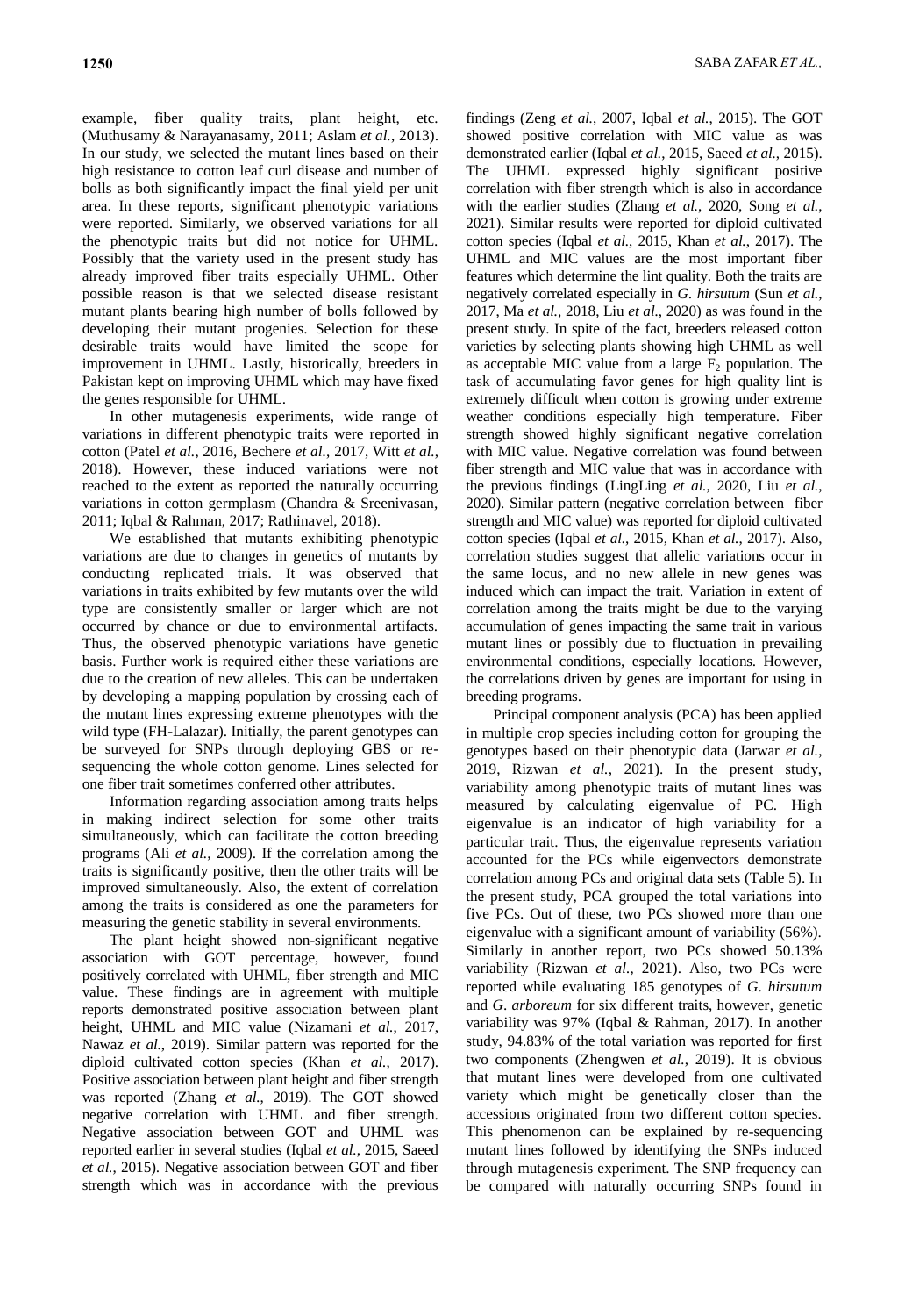cotton germplasm. The PCA further validated that ample number of variations for all the studied traits exist in the mutant lines that could be utilized for designing a successful cotton breeding program (Table 5). Multiple researchers deployed this technique for validating the extent of genetic divergence found in cotton germplasm.

The mutant lines in PC1 exhibited positive effects for fiber strength (0.672) and UHML (0.514). These studies are in accordance with the earlier findings. For example, in PC1 positive effects for fiber strength and UHML were noticed (Iqbal *et al.*, 2015, Rathinavel 2018, Jarwar *et al.*, 2019). In PC1 negative effects were shown for MIC value (-0.464) and GOT percentage (-0.236) as were shown in earlier reports (Iqbal & Rahman, 2017). In the present study, mutant lines in PC2 exhibited positive values for plant height (0.752), UHML (0.434) and MIC (0.480) while negative value for fiber strength (-0.119). Positive values for plant height and MIC were reported in previous findings (Iqbal & Rahman, 2017; Rathinavel, 2018) while negative values for fiber strength were also shown (Shabbir *et al.*, 2016, Shakeel *et al.*, 2018). The mentioned traits which load either highly negative or highly positive contributes more towards genetic diversity and those are the ones that most differentiated the clusters.

Biplot analysis showed the extent of genetic variation found in a variety or derived line. For instance, if a variety is more distantly away from the origin, it shows that the variety is more genetically diverse. Such lines can be used in future breeding programs (Firincioglu *et al.*, 2009). Mutant lines present in four quadrants of the graph showed that these lines are genetically diverse and also contained desirable combination of phenotypic traits. Biplot analysis is dependent on the first two principal components. Scattering of all mutant lines in biplot showed the presence of considerable genetic variation. This analysis was also used to study the extent of genetic variation among the germplasm of various crop species including cotton and chickpea (Mafakheri *et al.*, 2010, Rana *et al.*, 2013). The extent of variability in each trait in mutant lines showed high divergence. In the present study, all mutant lines were grouped into eight clusters. Cluster analysis illustrates grouping of genetically similar lines/accessions/genotypes (Rahman *et al.*, 2008, K. Bayyapu Reddy, 2015). Classification of genotypes into different clusters helps for the selection of varieties for using in future breeding program.

# **Conclusions**

Our results clearly demonstrate that induction of mutations in an improved variety through chemical means are extremely useful in creating genetic variations for different traits. Thus, if the genetic variability is exhausted or low in a germplasm, mutagenesis with chemical means is an alternative for widening the genetic window of a cultivated varieties or germplasm. Also, the derived mutant lines can be used for bringing the novel alleles created through mutagenesis experiments in breeding programs thus cotton production can be sustained. These mutants can also be exploited for

studying the function of genes using TILLING together with re-sequencing followed by validating these novel mutations by developing segregating population derived from crossing mutants with the wild type.

#### **Acknowledgements**

The funds for developing mutant cotton population were provided by the International Atomic Energy Commission (IAEA), Vienna, Austria through a project entitled "Developing Germplasm through TILLING in Crop Plants Using Mutation and Genomic Approaches (PAK/5/047). We are also thankful to Director Cotton Research Institute (CRI) Faisalabad for providing us cotton seed of FH-Lalazar. Funds were also utilized of another project entitled "Mining of elite genes for high yield, super fiber qualities and heat tolerance and their usages in improving Pakistan and China cotton cultivars (PSF/BSFC-AGR/P-NIBGE (12)" for characterizing these mutants. This research is one of the chapters of PhD thesis of Ms. Saba Zafar under the supervision of Dr. Mehboob-ur-Rahman, Deputy Chief Scientist, NIBGE, Faisalabad Pakistan.

#### **References**

- Ahmad, N., M.U. Rahman, Z. Mukhtar, Y. Zafar and B. Zhang. 2019. A critical look on CRISPR‐based genome editing in plants. *J. Cell. Physiol.,* 235(1): 666-682.
- Ahmad, N., Z. Wei, M.S. Khan and B.L. Nielsen. 2021. Chloroplast genomics for sustainable cotton production. In: *Cotton Precision Breeding*,Springer. p. 79-95.
- Ali, M.A., N.N. Nawab, A. Abbas, M. Zulkiffal and M. Sajjad. 2009. Evaluation of selection criteria in Cicer arietinum L. using correlation coefficients and path analysis. *Aust. J. Crop Sci*., 3(2): 65.
- Ali, M.M., Z. Ali, F. Ahmad, F. Nawaz, Q. Shakeel, S. Ahmed and A.A. Khan. 2022. Transcript abundance of heat shock protein genes confer heat tolerance in cotton (*Gossypium hirsutum* L.). *Pak. J. Bot*., 54(1): 65-71.
- Aslam, U., A. Ali Khan, H.M. Naseer Cheema, F. Imtiaz and W. Malik. 2013. Kill curve analysis and response of ethyl methanesulfonate and γ-rays in diploid and tetraploid cotton. *Int. J. Agric. Biol*., 15(1): 11-18.
- Auld, D., E. Bechere, M. Ethridge, W. Becker, E. Hequet and R. Cantrell. 2000. Registration of TTU 202-1107-B and TTU 271-2155-C mutant germplasm lines of upland cotton with improved fiber quality. *Crop Sci.*, 40(6): 1835-1835.
- Bechere, E., L. Zeng and D. Auld. 2017. Registration of five upland cotton mutant germplasm lines with superior fiber length, strength, and uniformity. *J. Plant Registr*., 12(1): 107-111.
- Chandra, M. and S. Sreenivasan. 2011. Studies on improved Gossypium arboreum cotton: Part I fibre quality parameters. *Ind. J. Fibre Text. Res.,* 36(1): 24-34.
- Cooper, J.L., E.A. Greene, B.J. Till, C.A. Codomo, B.T. Wakimoto and S. Henikoff. 2008. Retention of induced mutations in a Drosophila reverse-genetic resource. *Genetics,* 180(1): 661-667.
- Enders, T.A., S. Oh, Z. Yang, B.L. Montgomery and L.C. Strader. 2015. Genome sequencing of Arabidopsis abp1-5 reveals second-site mutations that may affect phenotypes. *Plant Cell.*, 27(7): 1820-1826.
- Fang, L., Q. Wang, Y. Hu, Y. Jia, J. Chen, B. Liu, Z. Zhang, X. Guan, S. Chen and B. Zhou. 2017. Genomic analyses in cotton identify signatures of selection and loci associated with fiber quality and yield traits. *Nat. Genet.,* 49(7): 1089.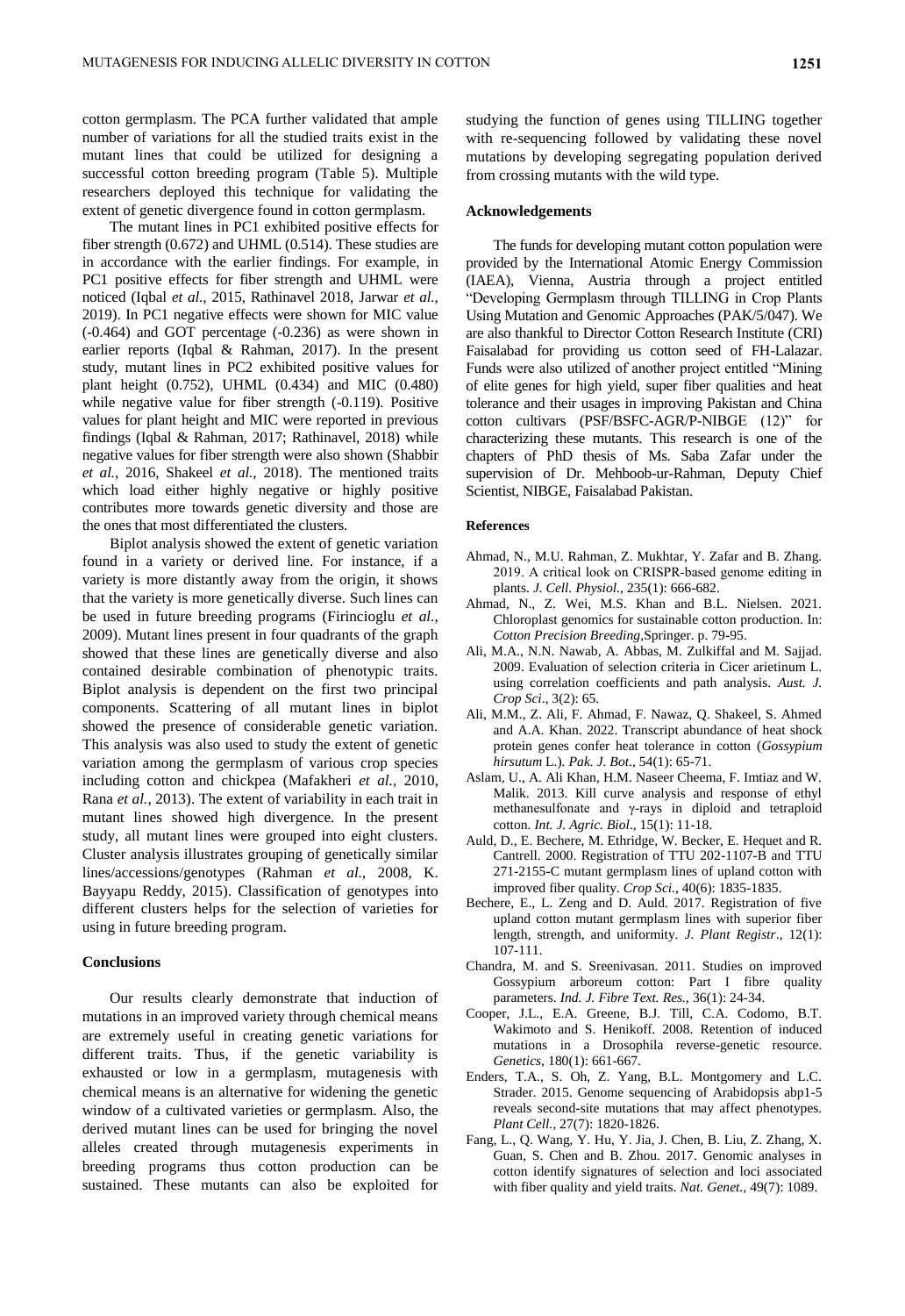- Firincioglu, H., E. Erbektas, L. Dogruyol, Z. Mutlu, S. Ünal and E. Karakurt. 2009. Phenotypic variation of autumn and spring-sown vetch (Vicia sativa ssp.) populations in central Turkey. *Span. J. Agri. Res.*, 3: 596-606.
- Grabowski, P.P., J. Evans, C. Daum, S. Deshpande, K.W. Barry, M. Kennedy, G. Ramstein, S.M. Kaeppler, C.R. Buell and Y. Jiang. 2017. Genome-wide associations with flowering time in switchgrass using exome‐capture sequencing data. *New Phytol.,* 213(1): 154-169.
- Guan, C.J., W.W. Liang, W.W. Gao, Q.J. Chen, Y.Y. Qu, W.T. Shi and Y.H. Wang. 2012. Analysis on principal components of cotton fiber quality traits of *Gossypium hirsutuum* L.× *Gossypium barbadense* L. backcross generations. *J. Xinjiang Agric. Univ.,* 5: 11.
- Hu, Y., J. Chen, L. Fang, Z. Zhang, W. Ma, Y. Niu, L. Ju, J. Deng, T. Zhao and J. Lian. 2019. *Gossypium barbadense* and *Gossypium hirsutum* genomes provide insights into the origin and evolution of allotetraploid cotton. *Nature Gen.,* 51(4): 739-748.
- Hussain, M., M. Gul, R. Kamal, M.A. Iqbal, S. Zulfiqar, A. Abbas, M.S. Röder and Q.H. Muqaddasi. 2021. Prospects of developing novel genetic resources by chemical and physical mutagenesis to enlarge the genetic window in bread wheat varieties. *Agri.*, 11(7): 621.
- Hussain, M., M.A. Iqbal, B.J. Till and M.U. Rahman. 2018. Identification of induced mutations in hexaploid wheat genome using exome capture assay. *PLoS ONE,* 13(8): e0201918.
- Iqbal, M.A. and M.U. Rahman. 2017. Identification of markertrait associations for lint traits in cotton. *Frontiers in Plant Sci.,* 8(86): doi: 10.3389/fpls.2017.00086.
- Iqbal, M.A., A. Ammad and Y. Zafar. 2015. Characterization of indigenous *Gossypium arboreum* L. genotypes for various fiber quality traits. *Pak. J. Bot.*, 47(6): 2347-2354.
- Irshad, A., H. Guo, S. Zhang and L. Liu. 2020. TILLING in cereal crops for allele expansion and mutation detection by using modern sequencing technologies. *Agron*., 10(3): 405.
- Janmohammadi, M., Z. Movahedi and N. Sabaghnia. 2014. Multivariate statistical analysis of some traits of bread wheat for breeding under rainfed conditions. *J. Agri. Sci.*, 59(1): 1-14.
- Jarwar, A.H., X. Wang, M.S. Iqbal, Z. Sarfraz, L. Wang, Q. Ma and F. Shuli. 2019. Genetic divergence on the basis of principal component, correlation and cluster analysis of yield and quality traits in cotton cultivars. *Pak. J. Bot.*, 51(3): 1143-1148.
- Kayalvizhi, K., M. Kannan and M. Ganga. 2016. Effects of gamma irradiation and chemical mutagens in tuberose *Polianthes tuberosa* L. *Res. Environ. Life Sci*., 9(8): 1030-1032.
- Khan, M.I., H.A. Haq, K. Ullah, M. Arshad and A. Majid. 2017. Genetic diversity and correlation studies for cotton leaf curl disease (CLCuD), Fiber & Yield Related Attributes in Exotic Lines of *Gossypium arboreum* L. *Amer. J. Plant Sci.,* 8(03): 615-624.
- Lai, K.S., P. Kaothien-Nakayama, M. Iwano and S. Takayama. 2012. A TILLING resource for functional genomics in Arabidopsis thaliana accession C24. *Genes Genet Syst.*, 87(5): 291-297.
- LingLing, M., S. Ying, N. Hushuai, C. Yupeng, C. Cheng, I. Babar and H. Jinping. 2020. QTL and genetic analysis controlling fiber quality traits using paternal backcross population in upland cotton. *J. Cotton Res.*, 3(1): 1-11.
- Liu, W., C. Song, Z. Ren, Z. Zhang, X. Pei, Y. Liu, K. He, F. Zhang, J. Zhao and J. Zhang. 2020. Genome-wide association study reveals the genetic basis of fiber quality traits in upland cotton (*Gossypium hirsutum* L.). *B.M.C Plant Biol.*, 20(1): 1-13.
- Ma, Z., S. He, X. Wang, J. Sun, Y. Zhang, G. Zhang, L. Wu, Z. Li, Z. Liu and G. Sun. 2018. Resequencing a core collection of upland cotton identifies genomic variation and loci influencing fiber quality and yield. *Nature Gen.,* 50(6): 803-813.
- Mafakheri, A., A. Siosemardeh, B. Bahramnejad, P. Struik and Y. Sohrabi. 2010. Effect of drought stress on yield, proline and chlorophyll contents in three chickpea cultivars. *Aust. J. Crop Sci.,* 4(8): 580.
- Muller, H.J. 1928. The production of mutations by X-rays. *Proc. Natl. Acad. Sci. U.S.A.* 14(9): 714.
- Muthusamy, A. and N. Jayabalan. 2011. In vitro induction of mutation in cotton (*Gossypium hirsutum* L.) and isolation of mutants with improved yield and fiber characters. *Acta Physiol. Plantarum,* 33(5): 1793-1801.
- Naghera, Y., K. Vadodariya, R. Patel, K. Modha, G. Vadodariya, P. Vavdiya, K. Mungra and A. Patel. 2021. Genetic analysis for seed cotton yield and its contributing traits in interspecific crosses of diploid cotton (*G. herbaceum* × *G. arboreum*). *Electr. J. Plant Breed.*, 12(2): 563-566.
- Nawaz, B., M. Naeem, T.A. Malik, G. Muhae-Ud-Din, Q. Ahmad and S. Sattar. 2019. Estimation of gene Action, heritability and pattern of association among different yield related traits in upland cotton. *Int. J. Innov. Approach Agric. Res.,* 3(1): 25-52.
- Nizamani, F., M. Baloch, A. Baloch, M. Buriro, G. Nizamani, M. Nizamani and I. Baloch. 2017. Genetic distance, heritability and correlation analysis for yield and fibre quality traits in upland cotton genotypes. *Pak. J. Biotech.*, 14(1): 29-36.
- Pan, Y., F. Meng and X. Wang. 2021. Cotton genomes are sequenced due to their economic and agriculture importance. In: *Cotton Precision Breeding*,Springer. p. 97-110.
- Patel, J.D., R.J. Wright, R. Chandnani, V.H. Goff, J. Ingles and A.H. Paterson. 2016. EMS-mutated cotton populations suggest overlapping genetic control of trichome and lint fiber variation. *Euphytica,* 208(3): 597-608.
- Rahman, M., I. Ullah, M. Ahsraf, J. Stewart and Y. Zafar. 2008. Genotypic variation for drought tolerance in cotton. *Agron. Sustain. Dev.,* 28(3): 439-447.
- Rahman, M.U., D. Hussain and Y. Zafar. 2002. Estimation of genetic divergence among elite cotton cultivars– genotypes by DNA fingerprinting technology. *Crop Sci.,*  42(6): 2137-2144.
- Rahman, M.U., S. Zulfiqar, A. Mahmood, Y. Zafar and T. Zhang. 2021. Historical perspectives: From conventional to precision breeding in cotton. In: *Cotton Precision Breeding*,Springer. p. 3-24.
- Rahmat, Z., S. Ahmad, Z. Ullah Zia and M.U. Rahman. 2019. Genetic monitoring of introgressed alleles from *Gossypium arboreum* L. Into *G. Hirsutum* L. using SSR markers: A potential approach for bringing new alleles under cultivation. *Pak. J. Bot.,* 51(2): 479-486.
- Rana, R.M., S.U. Rehman, J. Ahmed and M. Bilal. 2013. A comprehensive overview of recent advances in drought stress tolerance research in wheat (*Triticum aestivum* L.). *Asian J. Agri. Biol.,* 1: 29-37.
- Rathinavel, K. 2018. Principal component analysis with quantitative traits in extant cotton varieties (*Gossypium Hirsutum* L.) and parental lines for diversity. *Curr. Agric. Res. J.,* 6(1): 54-64.
- Reddy, K.B., V.C.R. Lal Ahamed, M.T.C.M. Naidu and V. Srinivasarao. 2015. <Multivariate analysis in upland cotton (*Gossypium hirsutum* L.). *Electron. J. Plant Breed.,* 6(4): 1019-1026.
- Rizwan, M., J. Farooq, M. Farooq, A. Sarwar, A. Ali, F. Ilahi, M. Asif and G. Sarwar. 2021. Quantitative studies in upland cotton (*Gossypium hirsutum* L.) using multivariate techniques. *Pak. J. Agri. Res.*, 34(1): 113-120.